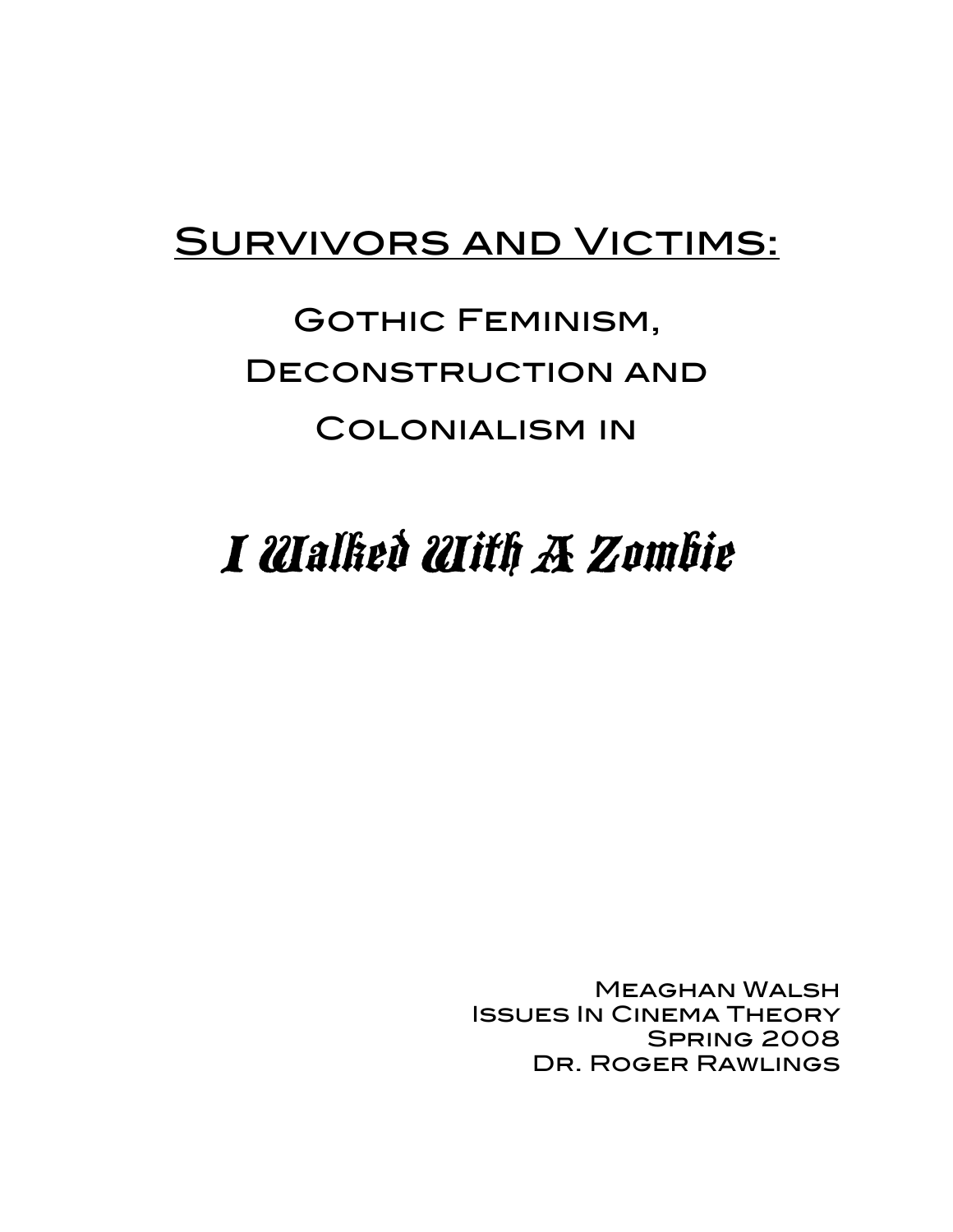When Val Lewton and Jacques Tourneur teamed up to make their second picture, the world had been at war for four years. Both men were from Europe originally, and now called America home; they felt the sting of war with a double intensity. Both men were interested in exploring the underrepresented -- the female mind, the indefinable realm between the natural and supernatural, and the oppressed. They investigated a reality that was made up of the intangible, a tenuous truth. Of Tourneur, Scorcese says, "It's appropriate that so many of Jacques Tourneur's movies deal with the supernatural and the paranormal, because his own touch as a filmmaker is elusive yet tangible, like the presence of a ghost -- in a way, you could say that Tourneur's touch is so refined and subtle that he haunts his films."<sup>1</sup> Lewton and Tourneur's sophmore project, *I Walked With A Zombie* was informed by both men's ability to delve into the depths f human psychology, fear, the unknown and discrimination. This film features elements of Gothic feminism, a deconstructionist world view and sympathy for colonalized cultures.

#### Gothic Feminism

The Gothic tradition features many hallmarks that make it a truly unique style. Old castles, family manors, surreptitious housekeepers, secretive husbands, innocent young women, family inheiritances and howling from distant corners of the moonlit night figure prominently in these tales. Although these elements sound like they would leave an impression of ridiculousness, the well-crafted stories written in this manner fold these features in with realistic narratives and ride the wire between the natural and the supernatural.

Female figures also figure prominently in the Gothic story tradition. Chris Baldick writes of the "noticeable prominence of women in the Gothic tradition, as popular

<sup>&</sup>lt;sup>1</sup> Scorcese, Martin. Forward to *The Cinema of Nightfall: Jacques Tourneur*, by Chris Fujiwara. Baltimore: Johns Hopkins University, 1998. Pg. xi.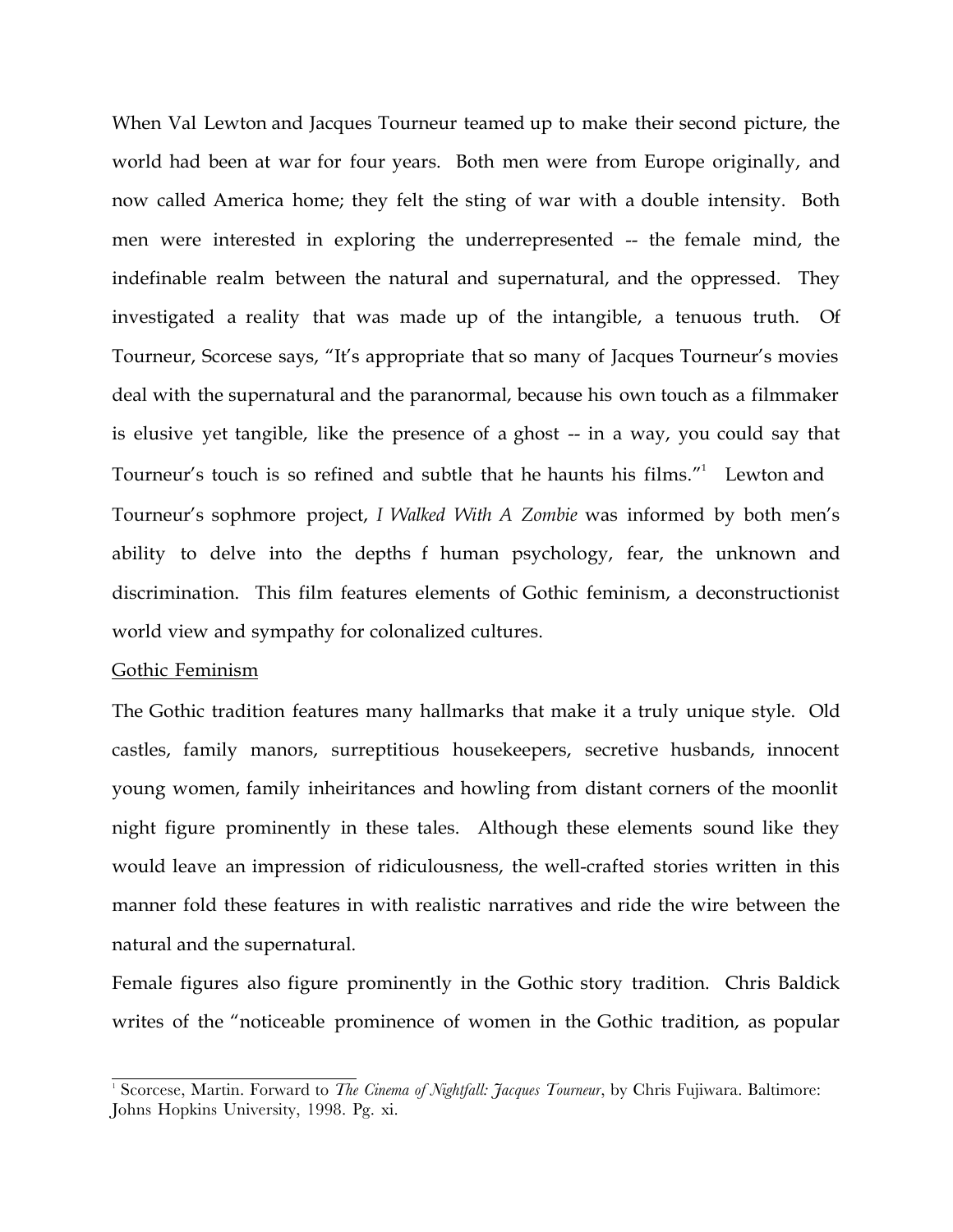and influential authors, as central fictional characters, and as devoted readers."<sup>2</sup> Throughout the evolution of the Gothic, women characters have become increasingly daring and adventurous. They may be a victim of outside circumstances but they have learned to take matters into their own hands. It doesn't turn out as they planned, and there is often sacrifice involved, but they have settled their conscience. Indeed, they have their own conscience to settle. Later Gothic stories (termed "Gothic romances") pitted this new, emerging female figure against the standards of the past – male hierarchy, familial responsibilities, and other archaic traditions - by putting her in a strange world where the rules are unknown and she is often unwittingly in danger.

Val Lewton's *I Walked With a Zombie* fulfills this Gothic tradition, and adds a new layer of feminism to previous readings of the tale. Lewton had worked on *Gone With the Wind, Rebecca,* and *Jane Eyre* with David O. Selznick before getting his own unit at RKO. Ironically, RKO hired Lewton to make some quick cash to offset the overdrawn accounts of Orson Welles' *Citizen Kane* and *The Magnificent Ambersons*. Across town, Universal had a booming horror film machine that was raking in the bucks. They pumped out such titles as *Frankenstein Meets The Wolfman*, which coincided with an article by Richard G. Hulber in the Saturday Evening Post in which he revealed "[Universal Producer] George Waggner's seven ingredient recipe for horror films. … Although this tried-and-true formula made a lot of sense to RKO executives, Lewton was determined to ignore most of Waggner's recipe and develop a formula he could call his own."3 Before *Cat People*, his first solo assignment, was even finished, Lewton was given the task of coming up with a story for a film entitled *I Walked With A Zombie* and was given the services of Curt Siodmak, writer of all the horror films at Universal. Lewton flinched at such as association and took his own route, once again,

<sup>&</sup>lt;sup>2</sup> Baldick, Chris. *The Oxford Book of Gothic Tales*. Oxford: Oxford UP, 1992. Pg. xxi.

<sup>&</sup>lt;sup>3</sup>Bansak, Edmund. *Fearing the Dark: The Val Lewton Career*. Jefferson, NC: McFarland & Co., 2003. Pg 143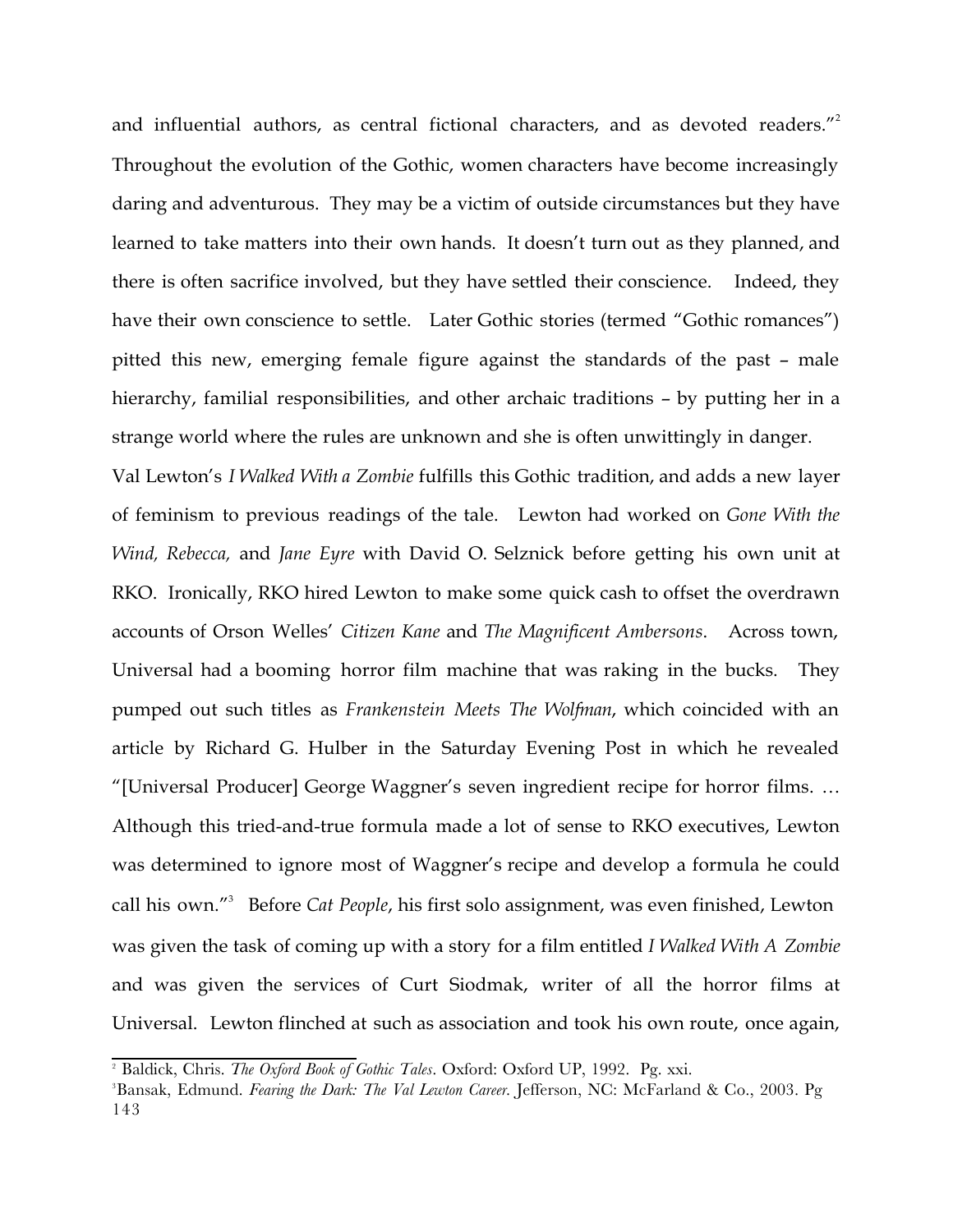and decided to do a reworking of "Jane Eyre" in the West Indies. In this framework he would create a new style Gothic feminism.

As for Jacques Tourneur, his attraction to the Gothic goes back to his childhood. He recalled:

I was about four years old and we lived by Luxemburg Gardens. My father, who before becoming a filmmaker, painted a lot and had worked with Puvis de Chavannes, lived in the latter's house. His studio was a big mysterious room that filled me with fear. It was there that on Christmas Eve, my parents would put my gifts, and they would say to me, "Go find them yourself." There was a very long corridor, completely black, and I could make out in the distance the white spots that were my presents. I walked forward all alone, torn between desire for the toys and a fear that almost made me faint, especially as the toys in their packages started to take on a phantom-like appearance.<sup>4</sup>

This coupling of fear and desire, beauty and terror is prevalent in Tourneur's direction style. His shots often consist of dual impressions. Everyday objects take on sinister appearances, and everyday people turn out to be monsters in disguise.

From the outset of *I Walked With A Zombie*, Lewton presents a strange and unnerving setting. The heroine, Betsy Connell, (like Jane Eyre) arrives to find her new home has a deep, uncertain past. Fort Holland, she is told, "was a fort, now no longer." Although it tells of past wealth, it is now less inviting, surrounded by a tall, wrought iron gate.<sup>5</sup> The original script describes, "At one corner stands a big, stone tower, obviously a relic of some previous building."<sup>6</sup> This place has begun to decay, and represents an ideology of the past. There is history here, what the Gothic terms, "a house of degeneration, even decomposition, its living space darkening and contracting into the dying space of the mortuary and tomb."<sup>7</sup> Betsy hails from Ottowa, Canada and the audience sees her homeland briefly as she interviews for this

<sup>&</sup>lt;sup>4</sup> Fujiwara, Chris. *The Cinema of Nightfall: Jacques Tourneur.* Baltimore: Johns Hopkins University, 1998. Pg 20.

<sup>5</sup> "I Walked With A Zombie." Dir. by Jacques Tourneur. 1943.

<sup>6</sup> The Val Lewton Screenplay Collection. "I Walked With A Zombie."

http://www.whiskeyloosetongue.com/zombie.html.

<sup>7</sup> Baldick, xx.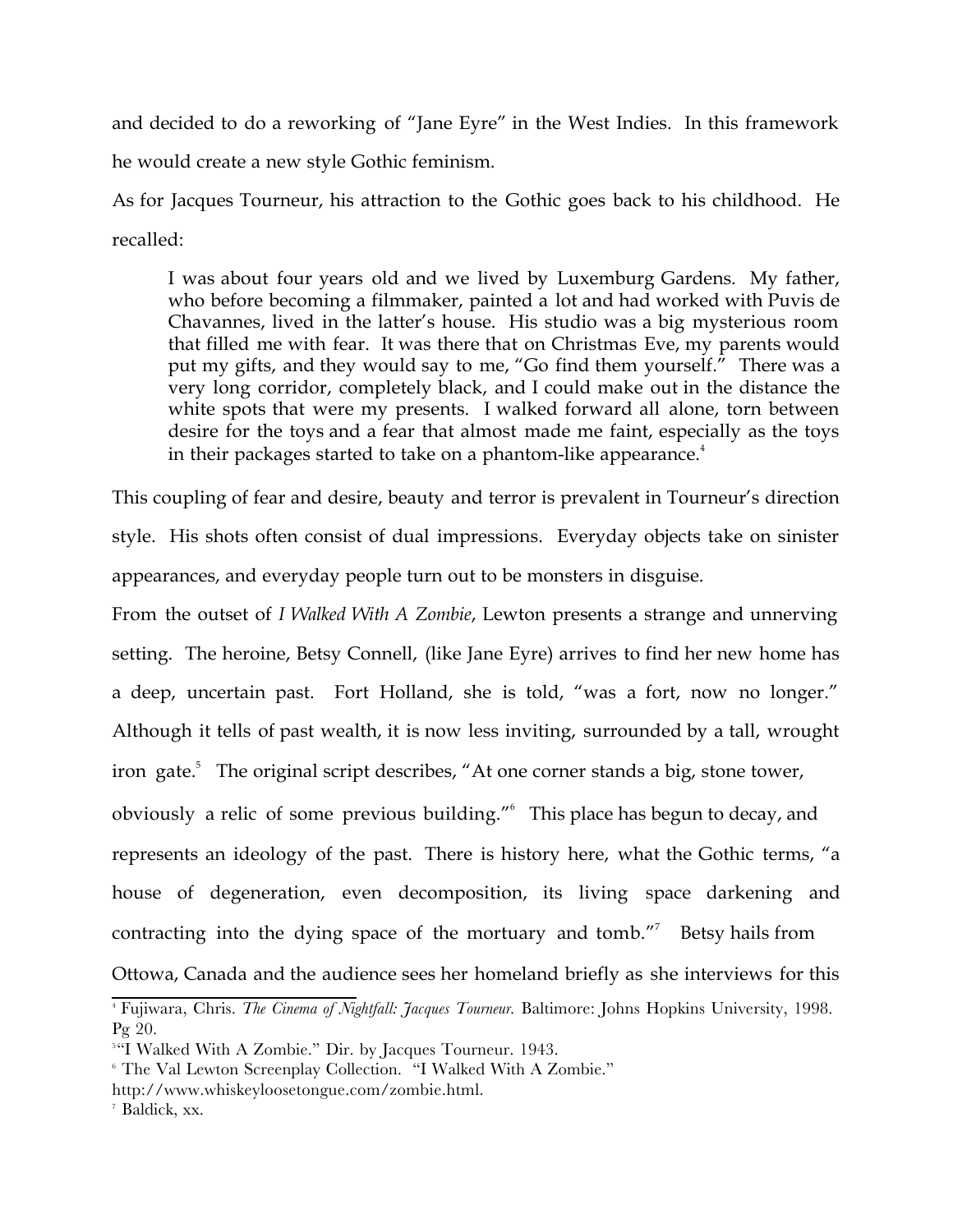new post. The city is represented with classical, brownstone buildings and it is snowing. Canada is clean, white and properly British. The West Indies are hot, humid, overgrown and dense and suggests a sense of closeness and decay.

This house as depicted in the film is labyrinthine. We see rooms but are not sure how they connect. There is a courtyard garden and some rooms seem to face that. And to one corner is that forboding tower. The audience cannot create a map in their heads and they have no way to orientate themselves. The décor is simple but lovely, except for the strange fountain in the courtyard: A ship's figurehead of Saint Sebastian with arrows sticking through him. This brutal, gargoyle-like image harkens back to a superstition that the Gothic refers to, only to disavow. Saint Sebastian was martyred by being shot by archers. A ship's figurehead was meant to frighten the enemy as well as placate a deity for safe passage while at sea. A figurehead with a religious symbol would have been prevalent on ships of the late  $1500s$  and early  $1600s<sup>8</sup>$ , the height of the Catholic and Protestant warfare. Captains and crews believed these carved ornaments would bring them luck on their voyage. This one, the audience is told by Mr. Holland, was from a ship that brought slaves to the island. The strangeness of this icon is overt and disturbing. By giving such attention to the figurehead, Lewton points out the absurdity of this belief. Baldick writes, "Gothic writers have borrowed the fables and nightmares of a past age in order to repudiate their authority: just as the consciously Protestant pioneers of the Gothic novel raise the old ghosts of Catholic Europe only to exorcise them."<sup>9</sup> Lewton does the same. While the audience enjoys the creepy feeling they get by watching this story unfold, they are able enjoy it because they know it is not real.

Besty, the woman who finds herself in this strange, foreign place, is the protagonist of *I Walked With A Zombie*. She narrates most of the film and the events are seen from her

<sup>&</sup>lt;sup>8</sup> "History of the Ship's Figurehead." http://www.geocities/cptblood\_1999/figurehead.html

<sup>9</sup> Baldick, pp.xiii-xiv.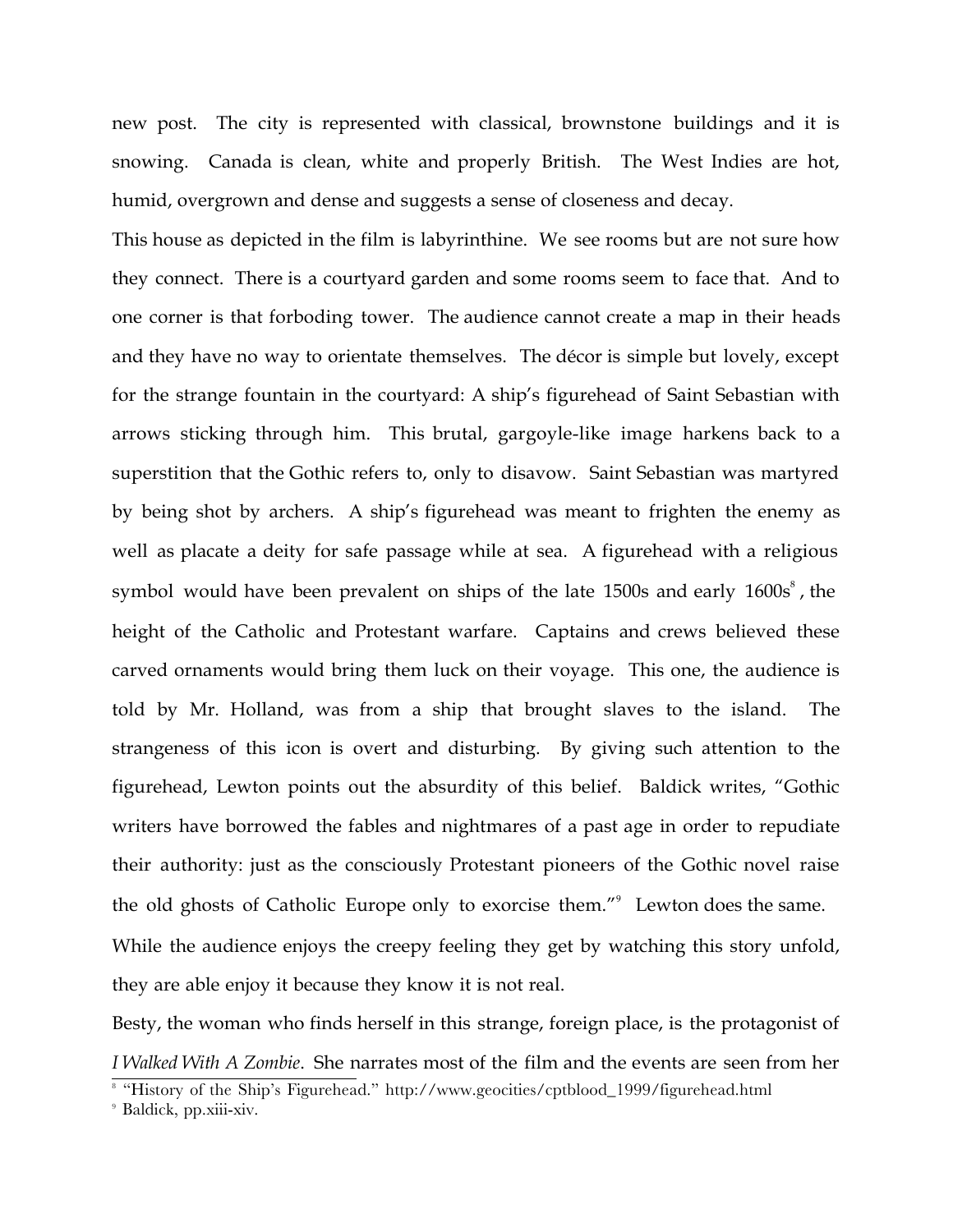perspective. Here Lewton advances the Gothic female, like du Maurier, by involving the female, rather than having her as the object of the narrative. She may be in danger but she is not helpless. Betsy is a nurse, hired to take care of Paul Holland's wife, Jessica. She is logical and efficient, as a nurse should be. She is well-mannered, polite and compassionate, as a woman is expected to be. It is this strong desire to heal that manifests in a supernatural desperation. Even though Betsy knows better than to believe in superstition, she is completely determined to find a cure for Jessica. First, she and Dr. Maxwell perform an experimental treatment by inducing an insulin coma and administering electroshock therapy. This scene is like watching mad scientists at work. They hover in white coats over an unseen patient while Paul Holland lurks in long shadows. When this treatment is unsuccessful, the level-headed nurse resorts to superstition of local voodoo. While this seems like a foolish choice for such an intelligent person to make, in the context of the influences around her, it is not. She is open-minded and is willing to do anything she can to help a patient. It also demonstrates her headstrong independence – she does what she wants, whether others approve or not, even if it's dangerous. Especially if it's dangerous. This Gothic female asserts herself with politeness and naïveté. She takes on this dangerous task with an adventurous spirit and becomes entwined in something much more mysterious and overwhelming. When Betsy accepted the job she agreed to take care of, and perhaps cure, Mr. Holland's wife Jessica, but she did not know the difficulties she would encounter. No one mentioned that Jessica was a zombie, that Holland and his half-brother were at odds over their love for Jessica, that voodoo and superstition would be so prevalent, or that she would be forced to navigate a winding passage of reality with no reference to an outside world.

This new Gothic female character is also selfless. She sacrifices her own happiness for that of another, and for the greater good. Jane Eyre leaves Thornfield for India so the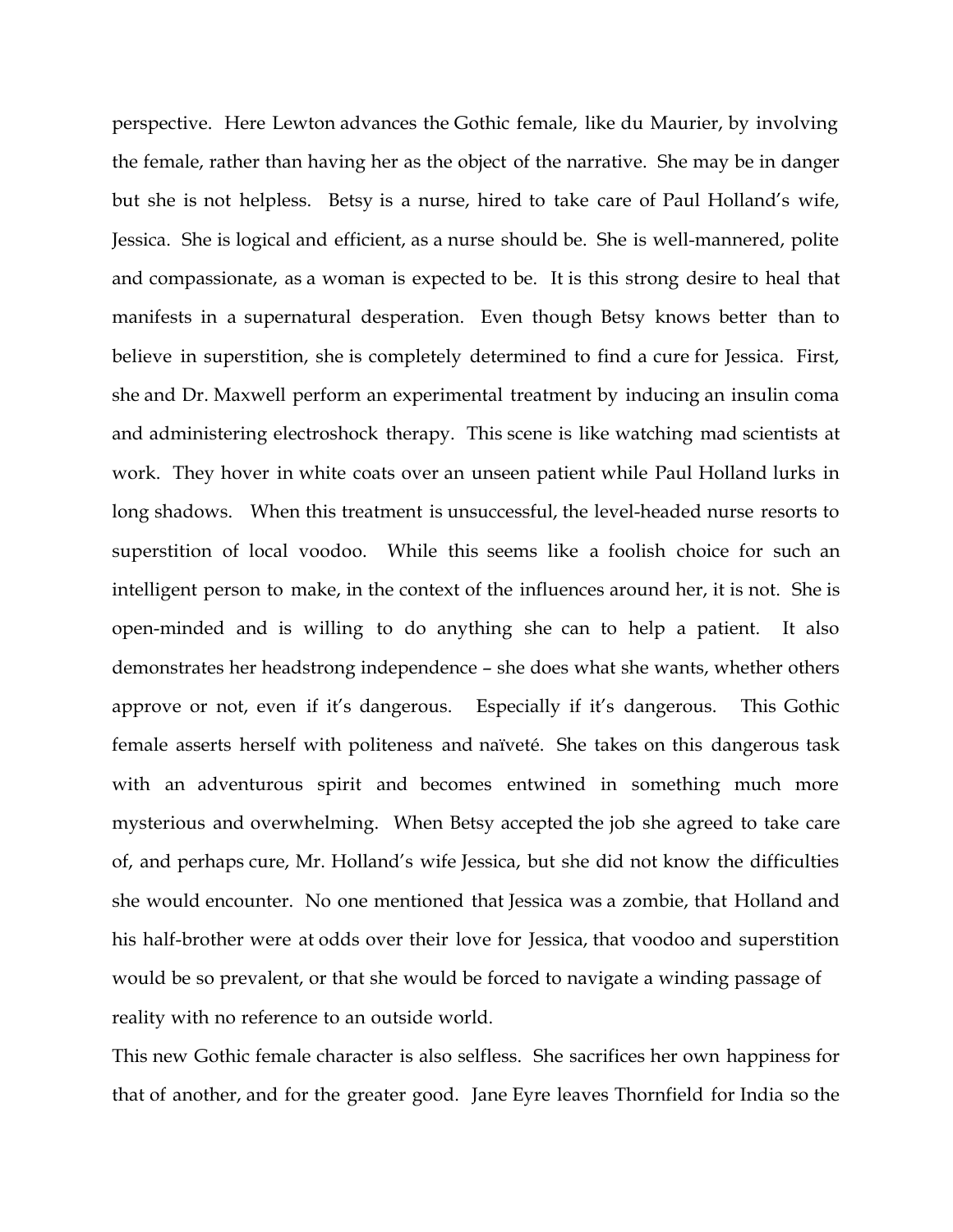Rochester may stay with his wife (that has been hidden from Jane) but she does so out of anger and shame. In "Rebecca" the second Mrs. DeWinter (she is never named) agrees to her husband's whims and Mrs. Danvers suggestions, even when they make her uncomfortable, to preserve happiness in the home. Betsy Connell in *I Walked With A Zombie* sacrifices her potential happiness with Mr. Holland, whom she has fallen in love with, by insisting on a cure for Jessica so she can be returned to Mr. Holland. She represses her emotions for propriety's sake but she does so on her own terms. This type of relationship between Mr. Holland and Betsy is one approaching respect despite the odd circumstances. This sense of female empowerment is a reference to the changing roles of men and women's interactions during World War II, when *I Walked With A Zombie* was released. Laurie Shrage writes about the film *Christopher Strong*, in which there is a scene played out calmly between the wife and mistress. She says, "In a society that generally sees adult women as sexual rivals – especially wives and mistress – and in one that is inclined to see the mistress's function as disruptive rather than constructive, this scene appears odd." $10$  Indeed, it does seem odd that a nurse would fall in love with the husband of a woman now in some kind of coma. But the new Gothic female often falls in love with her mysterious male counterpart. Some part of her is attracted to the wounded aspect of him, and wishes to heal.

This new Gothic female is also placed in contrast to an "old" female character, the Perfect Victorian woman, as someone who has not sloughed off the male hierarchy. In *I Walked With A Zombie*, this character is over-intensified as Jessica, the zombified Mrs. Holland. Jessica's state is never fully understood. There are implications that she was driven mad by Mr. Holland, that she was a gold-digger and Mr. Holland grew to hate her (not unlike Maxim and Rebecca De Winter), and that her mother-in-law unwittingly placed a voodoo curse upon her. We get glimpses into her character only

<sup>&</sup>lt;sup>10</sup> Shrage, Laurie. "Feminist Film Aesthetics: A Contextual Aproach." *Hypatia*. Vol. 5. No. 2. Summer 1990. Pg. 138.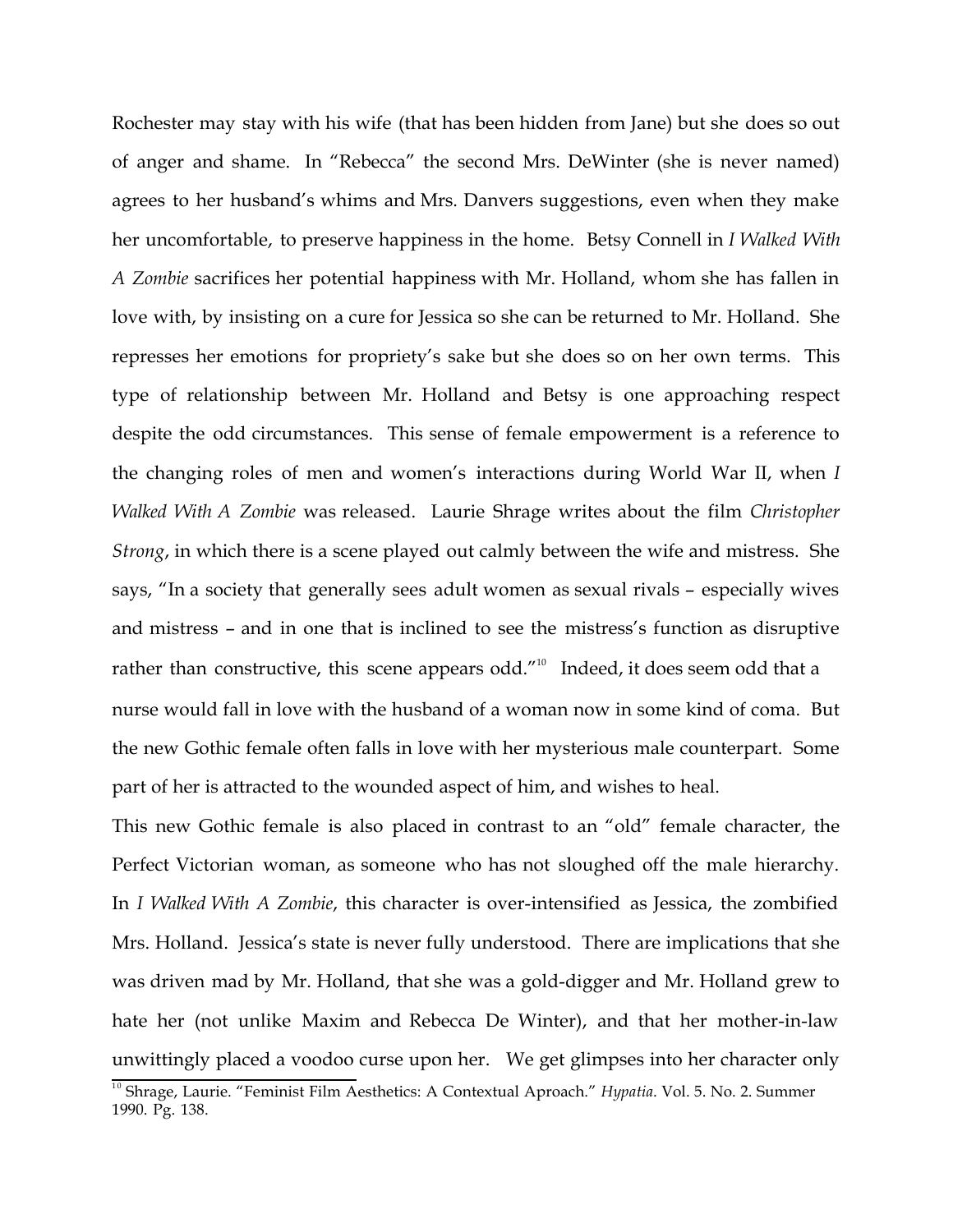occasionally. For instance, Alma brings Betsy some breakfast and Alma comments, "Miss Jessica used to say this is the only way for a lady to break her fast – in bed, with a lacy cushion to bank her head up." This indicates someone who was a bit spoiled, and perhaps not cut out to live in the West Indies. Perhaps this is why she married a rich plantation owner, to keep the wild outdoors away from her.

The only thing that all the characters can agree upon is that she was very beautiful, as if this were her sole worth even before she was a zombie. Now she is some kind of other. The medical arguments throughout the film try to determine if she is dead or alive, but no one argues if she is human or not. They treat her as sub-human, perhaps like an old, Victorian Gothic female character. Alma says, "Every day I dress her just as beautifully as if she was well. It's just like dressing a big doll," and Dr. Maxwell describes her condition as if "certain lobes of the mind were burned out by the fever. The result is what you see – a woman bereft of will power, unable to speak or even to act by herself. She will obey simple commands. $^{\prime\prime 11}$  This description is particularly pointed as it is being made to the female protagonist who is the very opposite of that depiction. Such a sketch of a woman, in 1943, would have stood out to audiences on purpose. It points out that any woman who would allow herself to be so driven by a man's influence – to marry him for his money – is no better than a mindless shell of a human. She is a self-made zombie. Jessica's lack of self is in direct contrast to the "resourceful,…professional woman who, playing by her own rules, shows intelligence and courage in a crisis"<sup>12</sup> – in this case Betsy Connell. Bansak writes, "The female roles in Lewton's films are admirable on their own terms and closer to the kind of 'liberated' feminine film roles we expect today."<sup>13</sup> By making this statement in *I Walked With A Zombie*, Lewton melds the Gothic genre with feminist themes of the

 $11$  "I Walked With A Zombie." Dir. by Jacques Tourneur. 1943.

 $12$  Bansak, 158.

 $13$  Bansak, 157.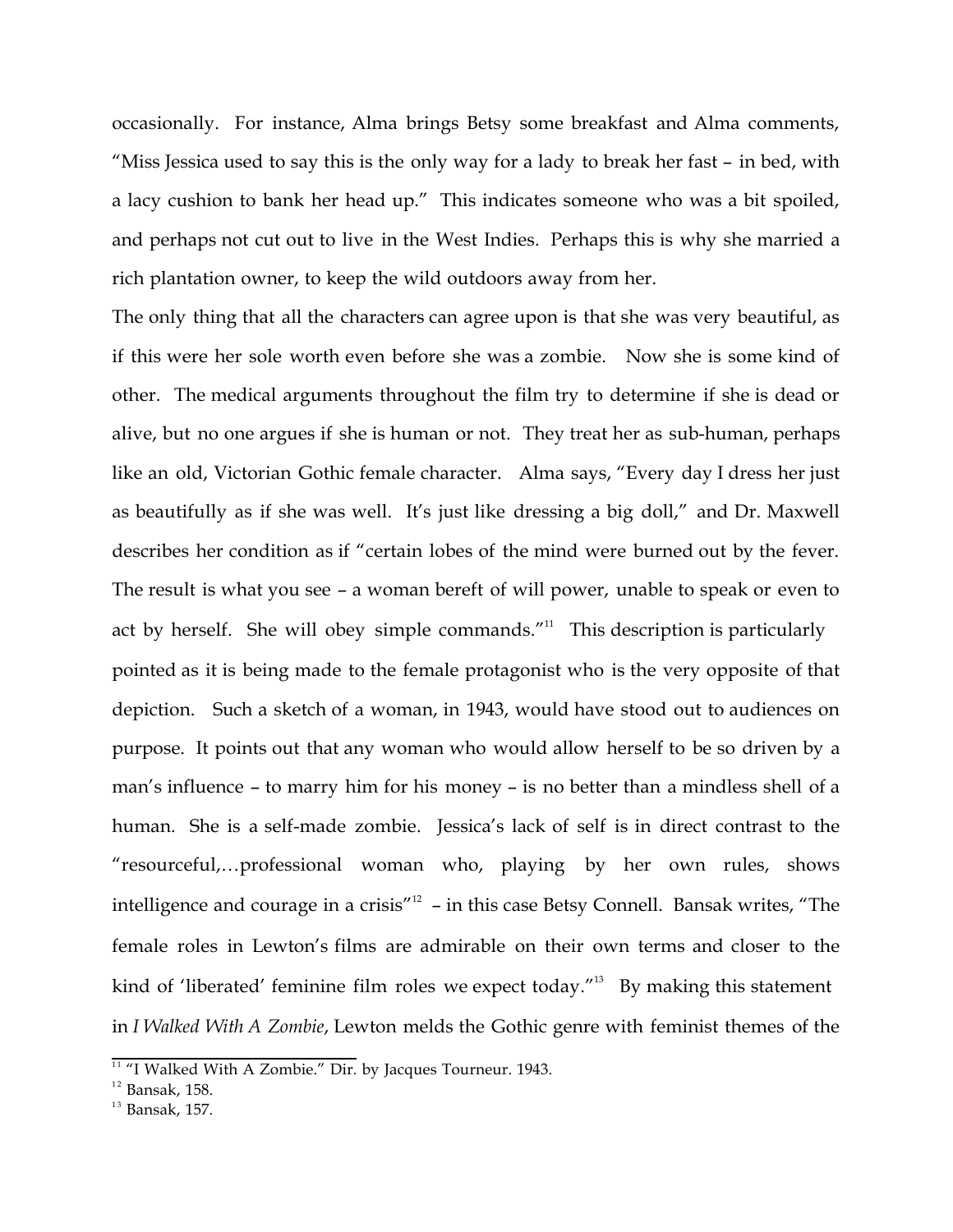day and thus solidified a new Gothic female.

#### Deconstructionism

Deconstruction deals with the absurdity of a fixed reality, that something is truly knowable and permanent. The Gothic also challenges this notion of empirical truth. *I Walked With A Zombie* explores this idea through the Gothic narrative type, but also in a deconstrctive manner. Deconstructionism posits that there is no certainty, no fixed identity. Truth is contextual and Western philosophy is too narrow in its focus. *I Walked With A Zombie* invites comparison between the standard Western ideas and the primitive superstition of the West Indies; and in so doing brings into question our ability to be certain of anything. Indeed, Fujiwara notes, *I Walked With A Zombie* is a sustained exercise in uncompromised ambiguity. Perfecting the formula that Lewton and Tourneur had developed in *Cat People*, the film carries its predecessor's elliptical, oblique narrative procedures to astonishing extremes ... obsessively revising itself, finally giving up the struggle to explain and surrendering to a mute acceptance of the inexplicable."<sup>14</sup> In addition, Bansak writes, "Nothing is as it appears to be. This is a world where horror always lurks beneath the calm."<sup>15</sup> The film presents many different possibilities, suggestions, ideas and questions, while it reevaluates itself. It attempts to find a reality that lies somewhere in the intersection of Venn diagram of all the facets and aspects presented. Aside from the overarching plot points which constantly call reality into question, there are several specific details residing in the depths of the tale itself.

After the scene in which Betsy accepts her new job, she is seen on a ship, sailing for the West Indies. Her narration tells the audience her thoughts on the view. She says, "I looked at those great glowing stars – and I felt the warm wind on my cheeks and I breathed deep and every bit of me inside myself said, 'How beautiful—'." Her  $\frac{1}{14}$  Fujiwara, 86-87.

 $15$  Bansak, 149.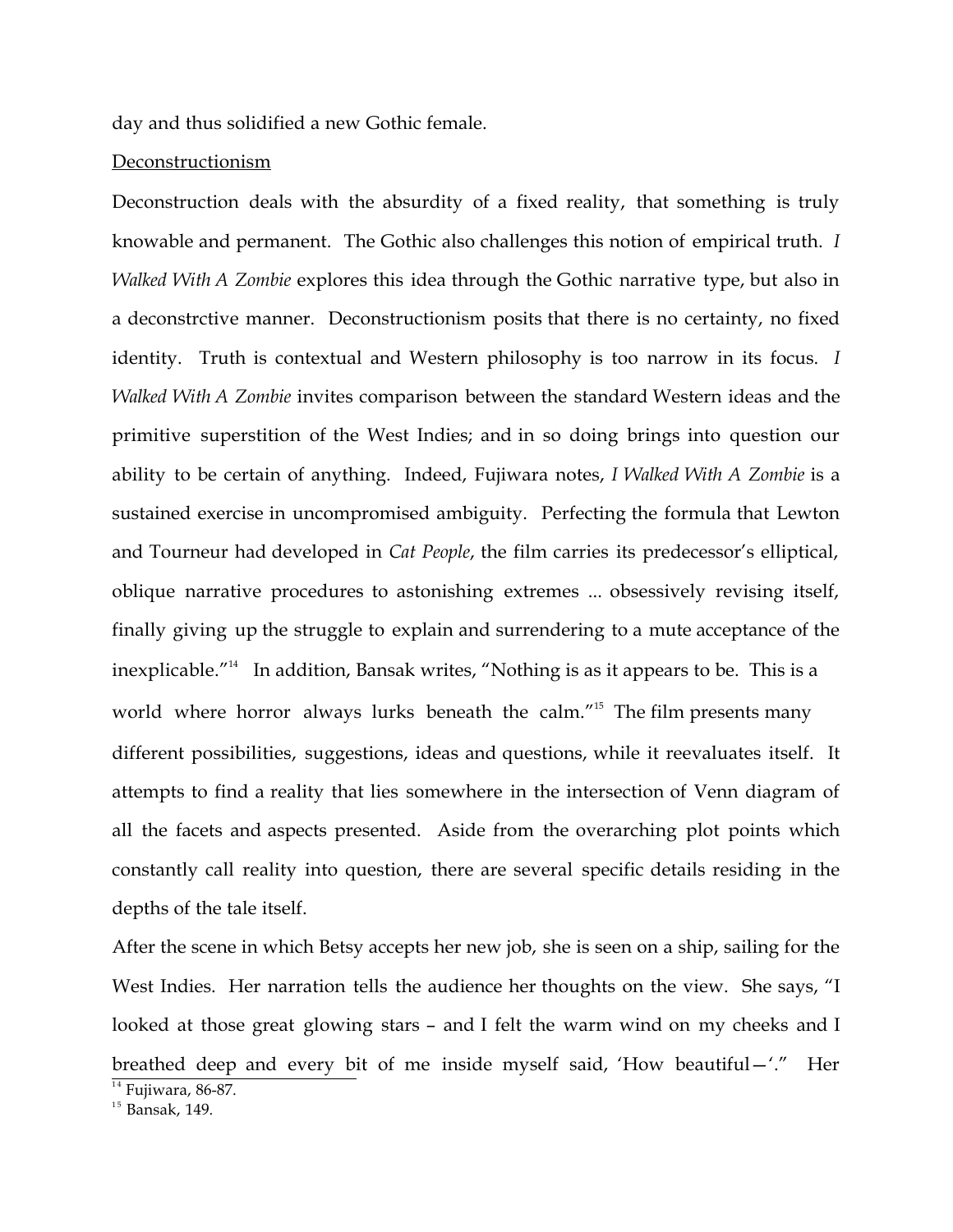thoughts are interrupted by Paul Holland, who interjects: "It's not beautiful."<sup>16</sup> In the first moments of the film, the audience is already faced with opposing points of view. Holland goes on:

Everything seems beautiful because you don't understand. Those flying fish – they are not leaping for joy. They're jumping in terror. Bigger fish want to eat them. That luminous water – it takes its gleam from millions of tiny dead bodies. It's the glitter of putrescence. There's no beauty here – it's death and decay. ... Everything good dies here – even the stars.<sup>17</sup>

Holland's depressing world view crashes into Betsy naïve one. They are looking at the same thing and seeing something entirely different. Lewton's ability to bring this out through the voices of realistic characters presents a conundrum for the audience. By questioning the basics (in this case beauty), it sets the stage for what is to come.

When Betsy meets Holland's half-brother, Wes Rand, she is greeted by a much cheerier disposition but he presents just as many backwards moments. When Betsy arrives for dinner, she finds Wes is the only one waiting. He then begins to jovially introduce her to the absent family members by gesturing to their empty chairs – including the chair kept for Jessica. This seemingly innocuous action points the absurdity of this family's practices. Furthermore, Holland and Rand are half-brothers, a distance that becomes increasingly obvious throughout the film (one is free-spirited, one is traditional; one is schooled in England, the other in Buffalo; both love the same woman, for different reasons).

As Betsy and Rand attempt to enjoy an after-dinner coffee, drums begin to beat in the distance. Betsy is startled at first, and Rand teases her saying, "Jungle drums – mysterious – eerie." After she smiles at his joke, he explains that they are nothing more than "a work drum at the sugar mill. Saint Sebastian's version of a factory whistle."<sup>18</sup> Not only are they not voodoo related, according to Rand, they are

 $16$  "I Walked With A Zombie. Dir. by Jacques Tourneur. 1943.

<sup>&</sup>lt;sup>17</sup> "I Walked With A Zombie. Dir. By Jacques Tourneur. 1943.

<sup>&</sup>lt;sup>18</sup> "I Walked With A Zombie. Dir. By Jacques Tourneur. 1943.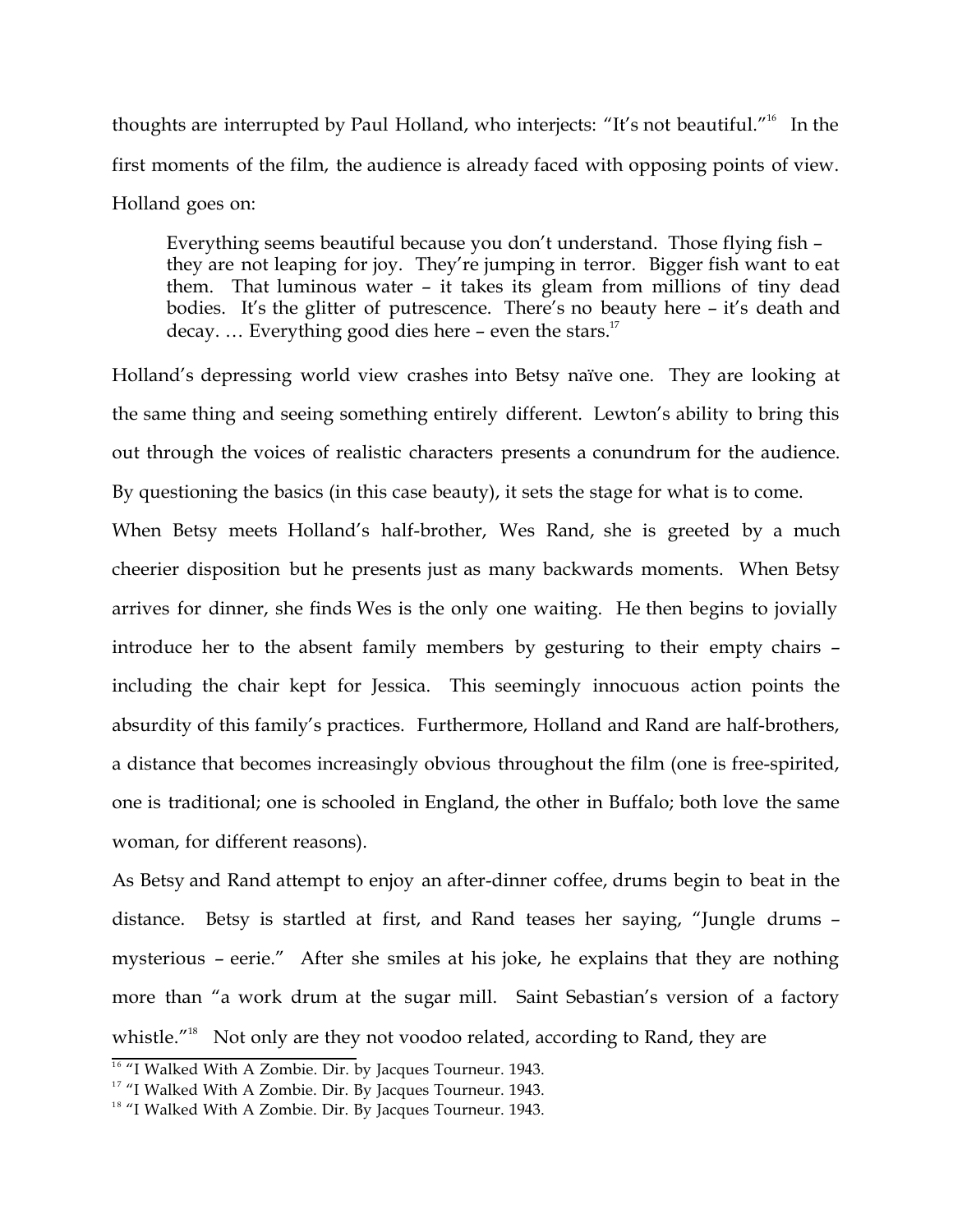completely innocuous, despite their frightening connotation. This assumption will be challenged throughout the film as the potentcy of the natives' traditions are constantly questioned.

Betsy's role within the structure of the Holland family is always in flux. Holland's mother treats Betsy as an equal, insisting that she has influence over her sons. Holland asks her if the servants are making her comfortable and on her first evening she offers to take a dinner tray up to Jessica but Holland stops her, insisting that "Tomorrow's soon enough for you to begin work." $19$  Her station is above that of the servants, for they bring her breakfast in bed, but she is not of the aristocratic upbringing. She has to work, for one thing. Much is made of her "day-off", a common term in the upstairs-downstairs genre. When Holland and Rand get into an argument, instead of behaving like gentlemen they send Betsy to her room to finish her dinner, like a little girl. This confusion regarding her station in life brings out the absurdity of a caste system.

Jessica herself presents the main synthetic binary – life and death. In her zombified state, she is both alive and dead, yet she is fully neither. She still has breath and motion but she is completely devoid emotion, personality or recognition. This frightening possibility is first presented when the compassionate Betsy hears a woman crying in the middle of the night (as when Jane first hears Mrs. Rochester). Betsy rises and goes to the tower where Jessica is kept. The script describes:

> a white-robed female figure comes out from under the stairs, walking slowly, her movements drift-like as if walking in a deep sleep. She begins to slowly climb the stairs. … Without expression, Jessica moves toward her. CLOSEUP of Jessica. This is the face of the dead, bloodless, cold-lidded, eyes open and unseeing, washed white with the pallor of the moonlight, framed by lank, lifeless tresses of blonde hair. $20$

 $19$  "I Walked With A Zombie. Dir. By Jacques Tourneur. 1943.

<sup>&</sup>lt;sup>20</sup> The Val Lewton Screenplay Collections. "I Walked With A Zombie." www.whiskeyloosetonuge.com/scripts/zombie.htm. Pg 15.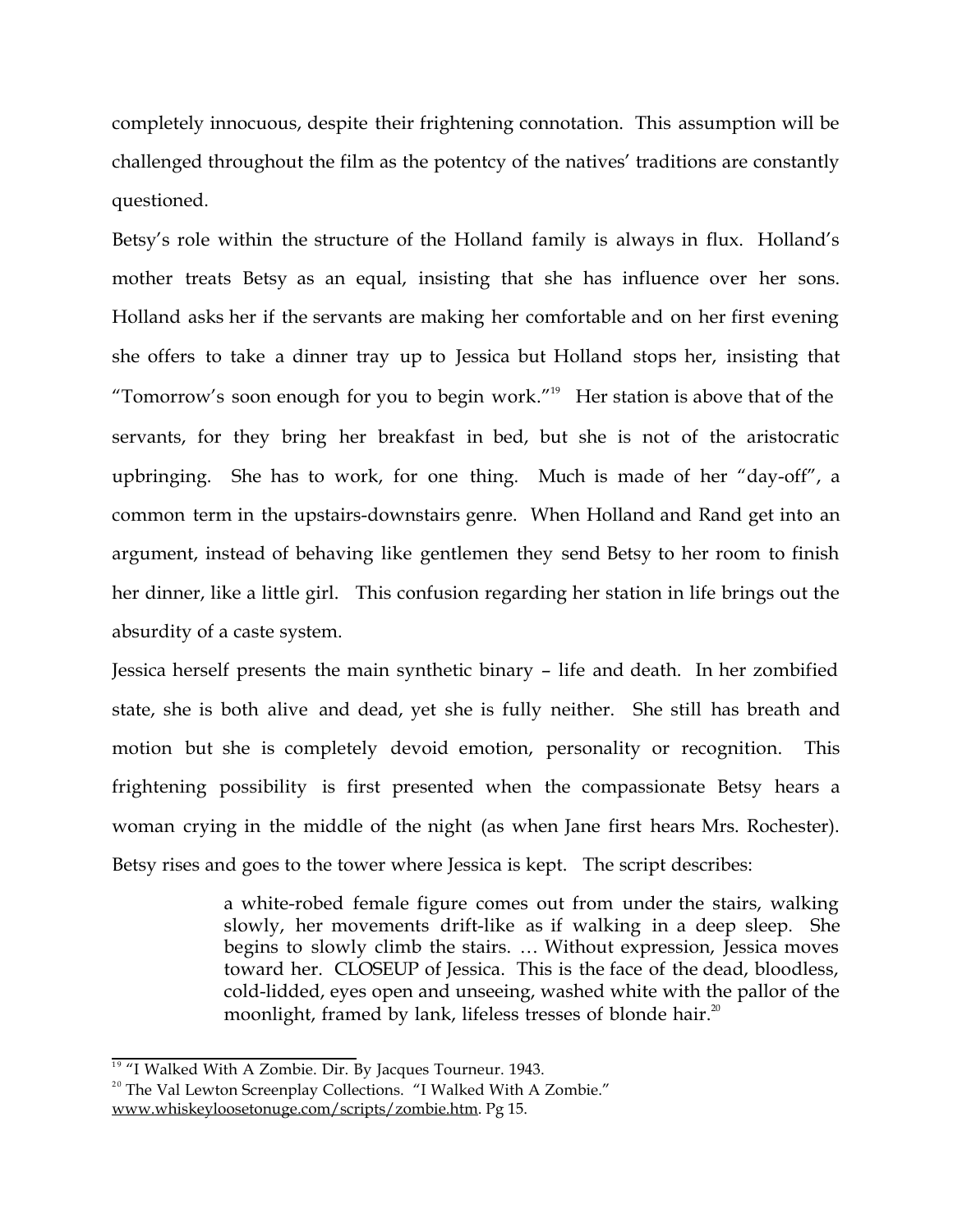The idea of someone wandering around unconciously and aimlessly is frightening. The audience equates life with feeling and reason as well as self-knowledge. To see a person with motor skills but no consciousness is unnerving and it makes the zombie a sympathetic character. The audience imagines how awful it must be to be trapped in a body yet have no control over it. This is where the fear comes from. She is the manifestation of a completely realized deconstructed binary. Dr. Maxwell describes her as, "a sleepwalker who can never be awakened – feeling nothing, knowing nothing. $"^{21}$  The other characters are also confused and try to determine what her

condition really is. Nearing the end of the film, when neither Western nor West Indian medicine has healed her, Betsy and Rand argue over what it must be like for her. Rand asks Betsy commit euthanasia. He says:

"She's dead. The dead ought to be buried."

Betsy: "But she's not dead, Wes."

Rand: "You know what she is! That's death – no mind, no sense – no love, no hate, no feeling – nothing! … She should have rest. She shouldn't have to walk and walk, in that black emptiness. You could set her free. You could give her rest."<sup>22</sup>

Betsy, both a nurse and a female, refuses to do it, but only after some thought. She understands Rand's view of things. Yet, she is able to have a certain empathy that a man cannot. In addition, her nursing instinct does not allow her to give up hope on finding some help for Jessica. Addressing the topic of euthanasia in a society in the midst of a world war highlighted the issue of force versus mercy and when each should be exacted.

The audience finds out that Jessica's midnight wanderings were not the source of the wailing. The explanation from Mr. Holland only deepens the feeling of reversed binaries in the West Indies. When Betsy asks Holland why the maid was crying, he tells her, "They still weep when a child is born – and make merry at a burial," the

 $21$  "I Walked With A Zombie. Dir. By Jacques Tourneur. 1943.

<sup>&</sup>lt;sup>22</sup> "I Walked With A Zombie. Dir. By Jacques Tourneur. 1943.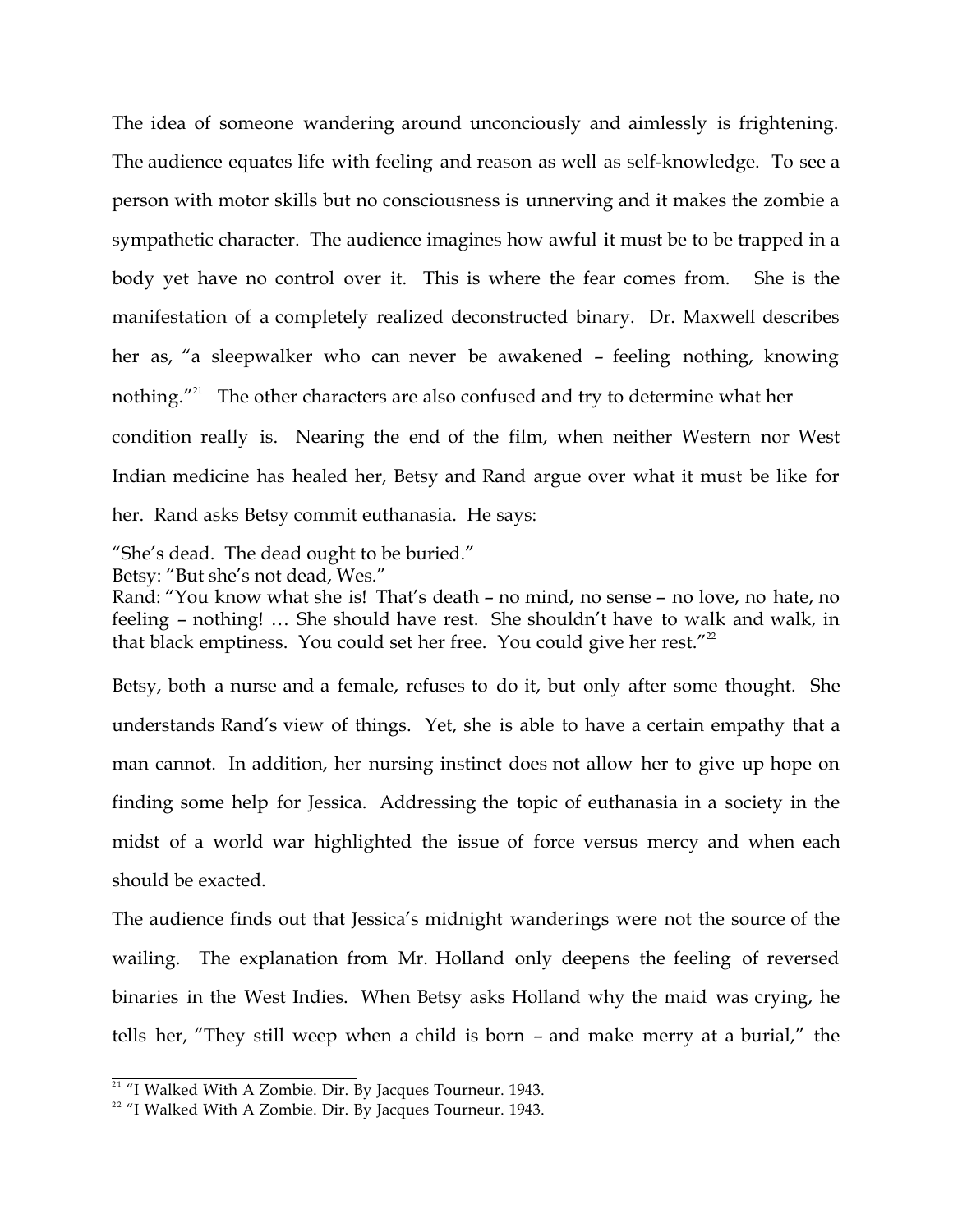direct opposite of what the audience assumes is the common practice. $23$ 

Deceptive reality continues throughout the film. Betsy is brought a brioche for breakfast in bed. It is large and puffy looking pastry and she comments that it looks like far too much for her to eat, but when she starts to cut it, it "falls into in to tiny bits."<sup>24</sup> Its appearance was deceiving. On Betsy's day off, she goes into the main town to explore. There she finds little to amuse herself but meets up with Wes Rand. While sitting at a café with him, she hears a Calypso singer playing a lively little tune. Rand tries to talk over it but she quiets him, insisting upon hearing him. Only then does she find out the lyrics are disparaging to the Holland family. This entertaining little ditty actually exposes all the family secrets, despite its innocent sound. Rand, now drunk, joins in the reproachful remarks, especially about his half-brother. He says, in Betsy's presence, but to the world in general, "That's Paul's great weapon – words. He uses them the way other men use their fists. $125$  The field of deconstructionism would say that Paul's use of words as something other than basic communication, and Rand's perception of this, is what the theory tries to achieve. Words, like reality, do not have fixed meaning. Their power is not fixed and should be challenged. This back and forth between Holland and Rand signifies their inability to agree on the mutable meaning of their words and actions.

The scene becomes even more frightening when the Calypso singer moves toward the table, staring unblinkingly at Betsy. Rand has passed out inebriated and Betsy looks for help but there is none. Incessantly, the Calypso singer moves forward, zombielike, forcing her to listen to the repetitive drone of his guitar and the strange lyrics which now include her own arrival to Saint Sebastian. Rand is not being gentlemanly (he has essentially left her unprotected) and the Calypso singer is not a lovely outdoor  $\frac{23}{41}$  Walked With A Zombie. Dir. By Jacques Tourneur. 1943.

<sup>&</sup>lt;sup>24</sup> The Val Lewton Screenplay Collection. "I Walked With A Zombie" www.whiskeyloosetongue.com/scripts/zombie.htm. Pg 19.

<sup>&</sup>lt;sup>25</sup> "I Walked With A Zombie. Dir. By Jacques Tourneur. 1943.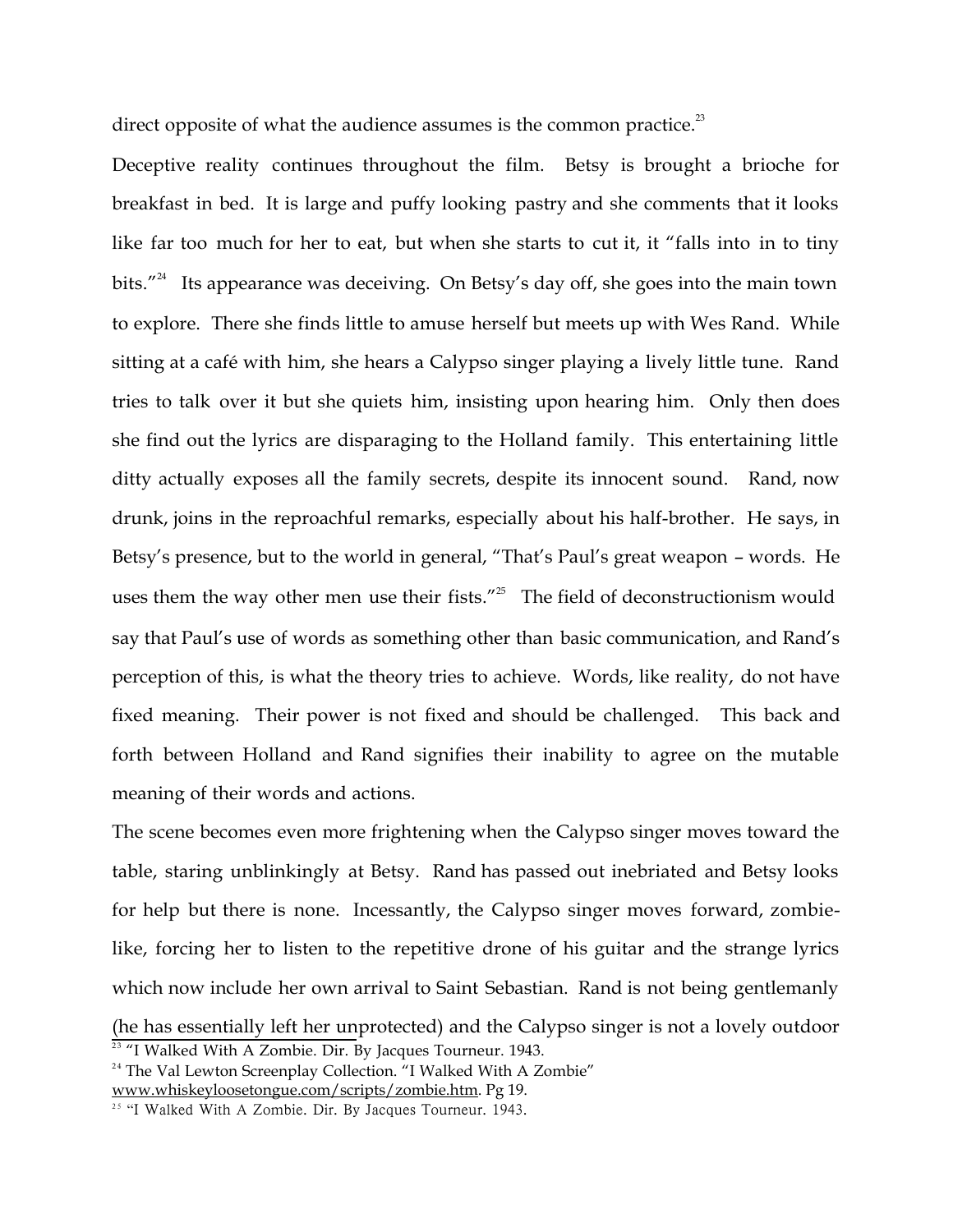entertainer. He is threatening and menacing and he has focused on Betsy specifically. This situation would make the audience squirm because it reverses typical social constructs, and in this case, creates a foreboding scene.

With *I Walked With a Zombie*, Lewton advanced the horror genre to a questioning state. He enmeshed typical fears and societal fears in 'backwards' situations to highlight the issue. By arguing the quality of Jessica's life in a zombified state, he draws attention to the importance of living our lives to the fullest. By presenting a Calypso singer as menacing he points out the danger of not listening to the content of various media (a commentary perhaps on Germany's belief in Aryan propaganda). Indeed, in each instance of point-counterpoint, the assumption is turned upside down and the audience is forced to reexamine that belief. *I Walked With A Zombie* deconstructed some of the most assumed binaries - life and death, slave and free, beauty and ugliness - and presented a world that exisited somewhere in between.

#### Post-Colonialism

Lewton presents a view of colonialism, slavery and hybridity that challenged assumptions at the time. There was a slight movement in Hollywood when Walter White, president of the NAACP, "met with sympathetic studio executives to discuss 'how to put a new African-American on the screen'."<sup>26</sup> The war also forced the public to re-examine its stance on racism and colonialism. America had joined in the battle to prevent a wholly discriminatory power from conquering Europe, committing genocide along the way. Holding sway over an entire nation of people and strongarming them into creating wealth for yourself was an idea that was quickly losing popularity.

In *I Walked With A Zombie*, the island of Saint Sebastian is in the West Indies, and a British colony. The Holland family owns the sugar cane plantation and refinery that

<sup>&</sup>lt;sup>26</sup> Nemerov, Alexander. *Icons of Grief: Val Lewton's Homefront Pictures*. Berkeley: University of Calif. Press, 2005. Pg 100.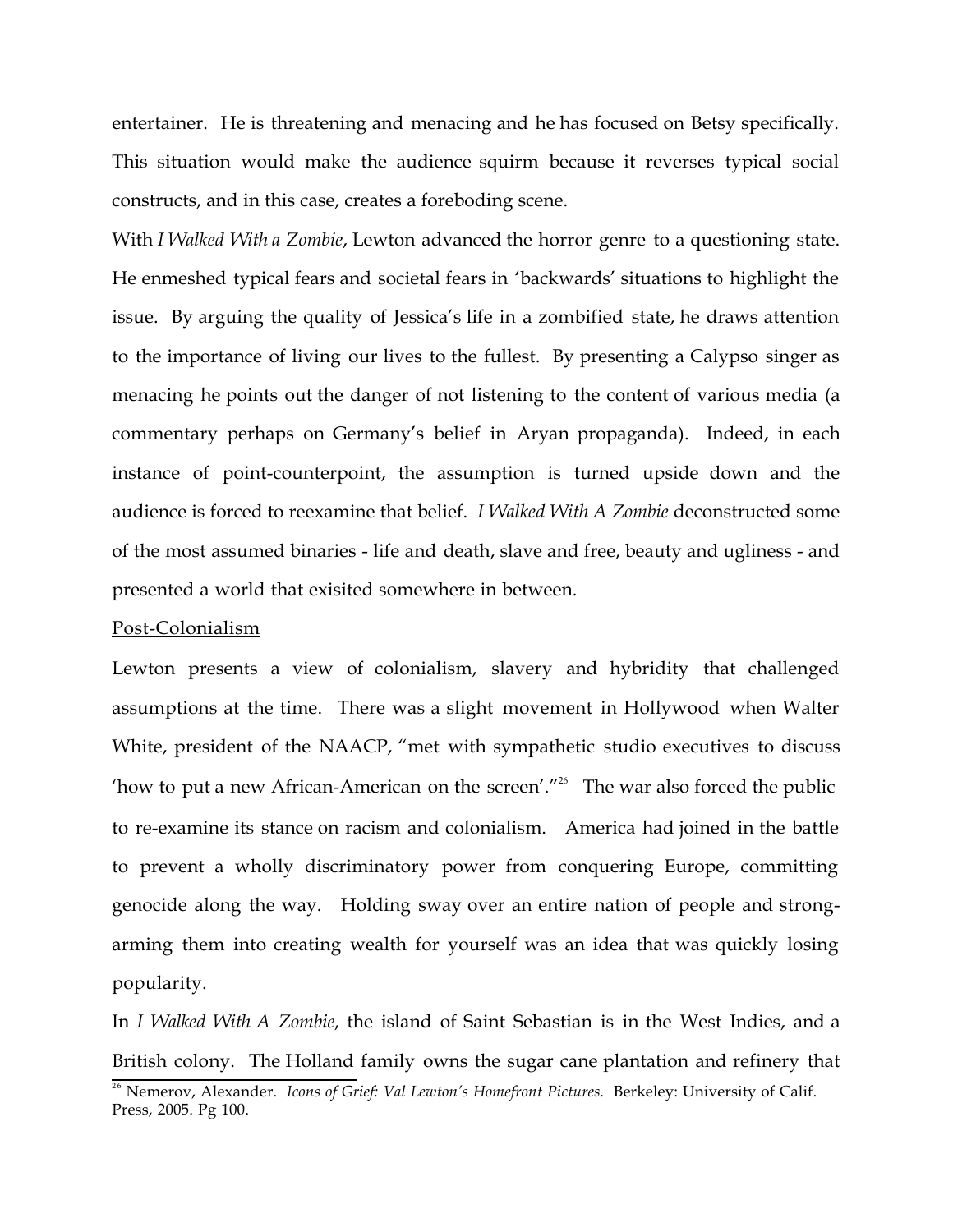is the main industry for these people. Although there must have been original natives to the island, several references are made to the slaves that were brought to Saint Sebastian when it was colonized. When Betsy arrives, a coachman picks her up and they chat on the ride to Fort Holland. He tells her, "The enormous boat brought the long-ago Fathers and the long-ago Mothers of us all – chained down to the deep side floor," to which she replies, "But they came to a beautiful place, didn't they?"<sup>27</sup> Her comment strikes a modern audience as unfeeling, but it is meant to. Her character is still ignorant about her surroundings but the audience is supposed to know better and recognize it as an inappropriate remark. Betsy will show no more insensitivity, as she learns more about the history of Saint Sebastian.

Holland, when explaining the significance of the figurehead of Saint Sebastian in the garden shows a small amount of comprehension regarding the native peoples, but it is as a plantation owner, not as one of them. Holland represents the old model of proper colonialist. He says, "It was once the figurehead of a slave ship. That's where our people come from – from the misery and pain of slavery. For generations they found life a burden."<sup>28</sup> He says this as though their lives are no longer a burden, that paying them at the sugar factory is enough to undo the discrimination of hundreds of years. He also uses the pronoun 'our', which could indicate a sense of commnity with them, but more likely refers to an idea of ownership and possesion.

Holland argues with his head planter, a native, about the sugar cane. He says, "No. It isn't a drought, Bayard. The rains are just a little late, that's all," to which Bayard replies, "I've seen the drought before, Mr. Holland. The cane's too dry – it's dangerous that way - it's the drought."<sup>29</sup> Holland dismisses him with a wave of the hand and is on to the next thing. He does not validate the native's opinion, even

 $\frac{27 \text{ }\mu}{100}$  Walked With A Zombie." Dir. By Jacques Tourneur. 1943.

<sup>&</sup>lt;sup>28</sup> "I Walked With A Zombie." Dir. By Jacques Tourneur. 1943.

<sup>&</sup>lt;sup>29</sup> "I Walked With A Zombie." Dir. By Jacques Tourneur. 1943.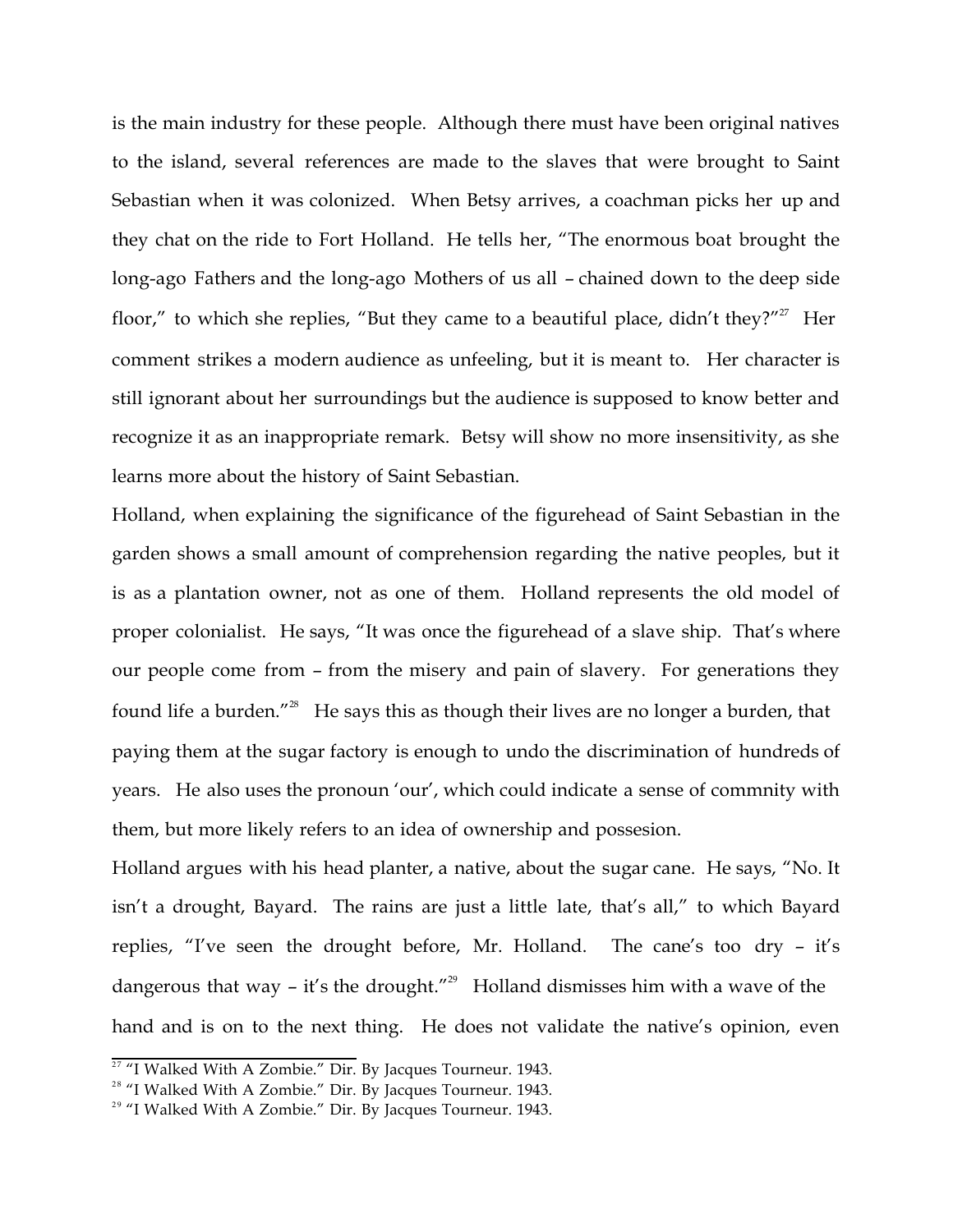though this man would not have been able to survive in agrarian society if he was not an excellent farmer. Holland is in denial about his crops and he is in complete denial that a native would know more than he about anything. Moments later his authority is again questioned when Betsy asks him to keep the whiskey decanter off the table at dinner to help curb Rand's drinking habits. His answer is more than just a "no." He insists on the grounds that, "It's always stood there, Miss Connell. I can remember it in my grandfather's time and my father's. I'm afraid it will have to remain. … I have no sympathy for people who can't resist temptation."<sup>30</sup> This is the mindset of a Victorian-era colonialist. Things are done a certain way, just because that is how they have always been done. The cane is not too dry and the decanter stays – because he said so.

The most complete example of colonialist hybridity is Mrs. Rand. She is the widow of a missionary, with a grown son and a step-son. The audience is first introduced to her by reference, as Wes Rand is explaining the configuration of the dinner table. He notes that she is rarely at the house and prefers to spend her time at the village dispensery. It is Mrs. Rand who comes to the rescue when Betsy is being threatened by the Calypso singer. Mrs. Rand has learned how to handle these sorts of situations with the natives by her many years on the island. She has had to learn how to adapt, as well as create new connections between her world and theirs. Her main frustration is trying to overcome the superstition of the native peoples, yet she does so with great compassion. The audience sees her with a young boy who has come in for a minor scrape. As she dresses his wound she notices his voodoo talisman around his neck and very kindly says to him, "Ti-Peter, how do you expect to get to Heaven with one foot in the voodoo Houmfort and the other in the Baptist church?" When Betsy questions her about voodoo, she says, "I suppose I take it for granted. It's just part of everyday

 $30$  "I Walked With A Zombie." Dir. By Jacques Tourneur. 1943.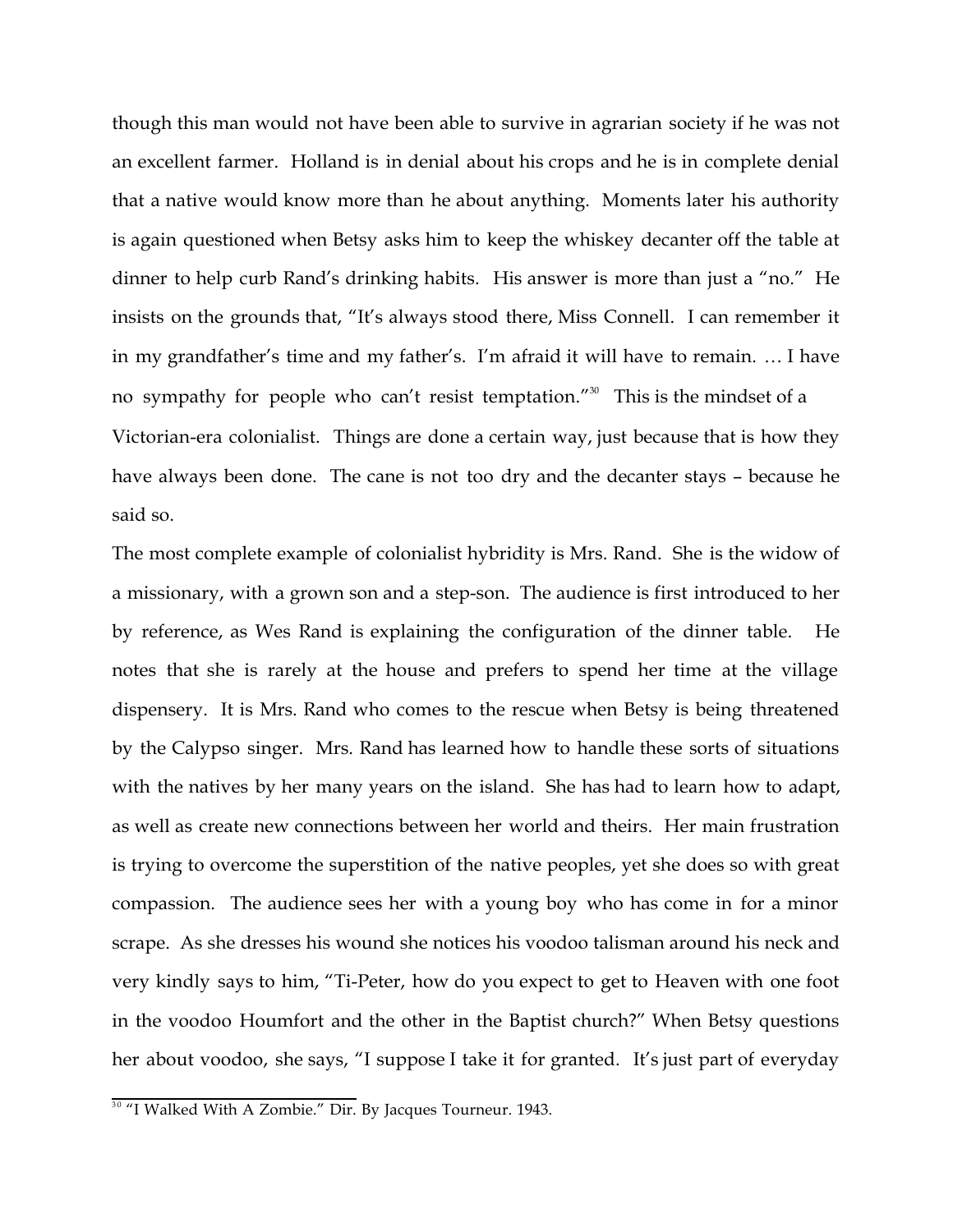life here." $31$  Mrs. Rand, for all her kindness and truly good intentions, still assumes an authoritative voice over the native beliefs.

When Betsy takes Jessica to the Houmfort, they arrive to find a strange, unrecognizable ceremony. Betsy follows suit when she sees people walking up to the door and asking their questions to the 'god' behind the door. When she approaches, the door opens and Betsy enters a dark room, where it is revealed to be Mrs. Rand. It is Mrs. Rand that is the one behind the curtain, pulling the strings. She explains her motives to a very confused Betsy: "Then, almost accidentally, I discovered the secret of how to deal with them. There was a girl with a baby – again and again I begged her to boil the drinking water. She never would. Then I told her the god, Shango, would be pleased and kill the even spirits in the water if she boiled it. She boiled the water from then on."<sup>32</sup> It is clear to the audience that she did the right thing by improving the quality of life with boiled water, and that she truly wished to help these people. But a post-colonialist reading sees the condescending thinking associated with such a comment. Firstly, Mrs. Rand says, "I discovered the secret", indicating her ability to find and lay to claim to something heretofore unknown. Then she says, "how to deal with," noting an exchange that was not easily arrived at or on equal footing. Lastly, she refers to the natives as "them." This solidifies her obvious position as one who sees the natives as an "other." Even though Mrs. Rand is outwardly respectful, kind, and helpful to the natives, this kind of superiority is still apparent. Mrs. Rand represents a sort of incomplete evolution toward an equality.

Standing at that crossroads is Carre-four, the miserable zombie. Tall, imposing, frightening and looming, Carre-four, whose name literally means 'cross-roads', becomes a junction between these two worlds. He is stands stoically, unflinchingly in the sugar cane field when Betsy is taking Jessica to the Houmfort, and allows them to

<sup>&</sup>lt;sup>31</sup> "I Walked With A Zombie." Dir. By Jacques Tourneur. 1943.

<sup>&</sup>lt;sup>32</sup> "I Walked With A Zombie." Dir. By Jacques Tourneur. 1943.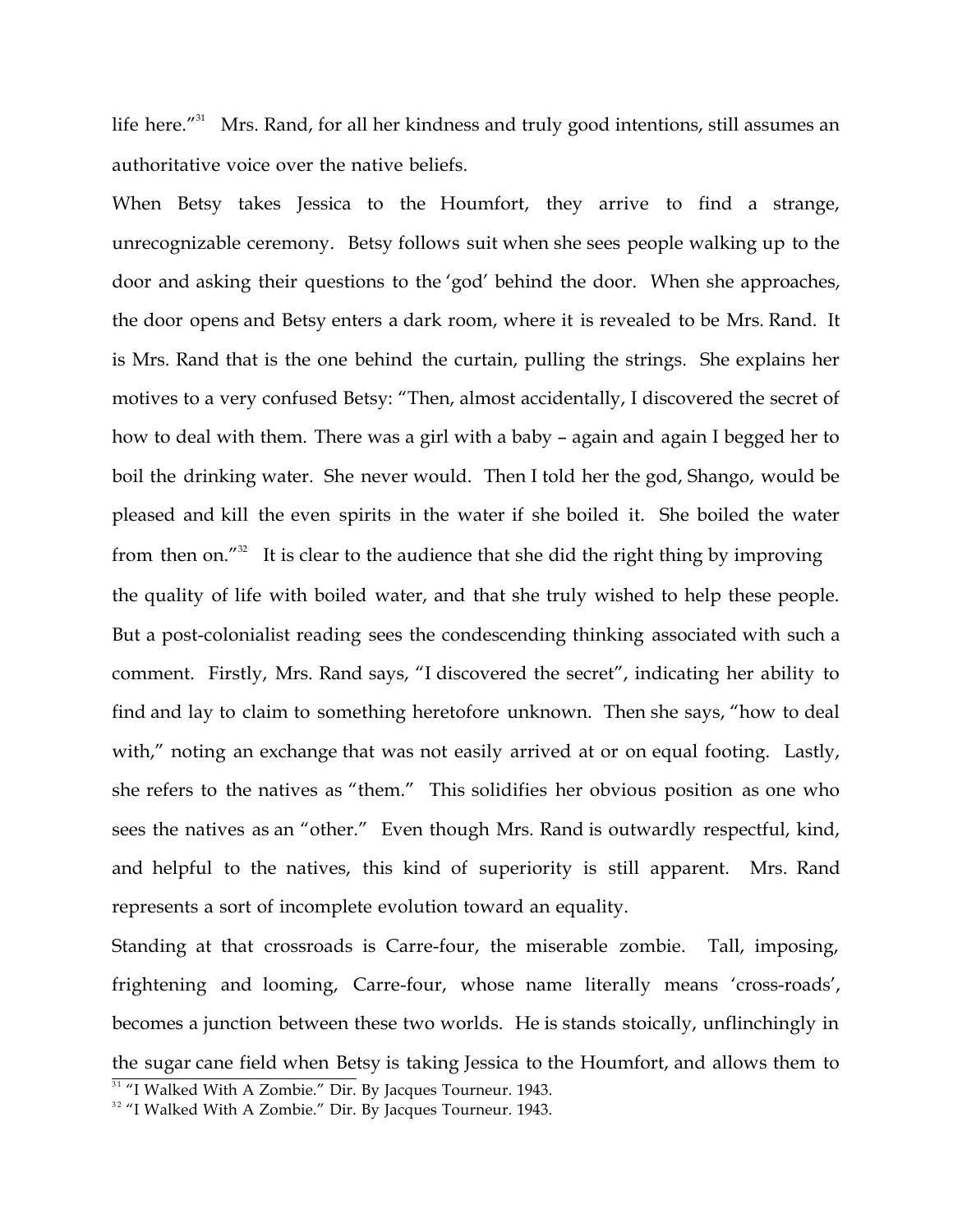pass. He is sent by the head voodoo priest to retrieve Jessica from her bed. He is a voodoo messenger between Saint Sebastian's native population and the colonialists, just as Alma is a 'civilised' messenger between the colonialist and the natives. In the character of Carre-four, Lewton did "what he did best: dwell in the past, dredge up pain and loss, and turn them toward events of the present day. … Solitary, clad in rags in the plantation field, he embodies the links between slavery and zombies... ."<sup>33</sup> The sympathy for (and fear of becoming) a zombie that the audience feels for Jessica, they also have for Carre-four. He is a complex character who is menacing only because he is inhuman. His actions are illogical and therefore unpredictable. Yet he is controlled by an outside force – in this case voodoo – although it could just as easily be the plantation owner. He is portrayed as gentle but staunch, often unmoving. In fact the only time he moves not on command by another is at the end, when he watches as Rand takes Jessica's now dead body out to sea. He follows them, unable to catch up, but with a kind of sadness, as if he had only wanted to take Jessica back with him, because she was one of them – the zombies – more than she was a plantation owner's wife. Lewton, too, placed emphasis on this shot. Nemerov writes, "The effect centers on the luminous wave breaking around Carre-four's feet. Lewton and Tourneur loved this image. We can tell, because they chose to show the same wave break not once but twice, to keep the screen covered in the dramatic white foam for as long as possible."<sup>34</sup> This shot is not only photographically beautiful, it starkly places the color black and the color white squarely against each other. In fact, Carre-four's figure is barely visible against the backdrop of the sand. When the foamy wave washes on shore, contrast flows behind him, making him not only visible but silhouetted. It reminds the audience that the "other" is only an "other" when it is compared to something unlike it. It also suggests that one should look more carefully

 $\frac{33}{33}$  Nemerov, 103.

 $34$  Nemerov, 226.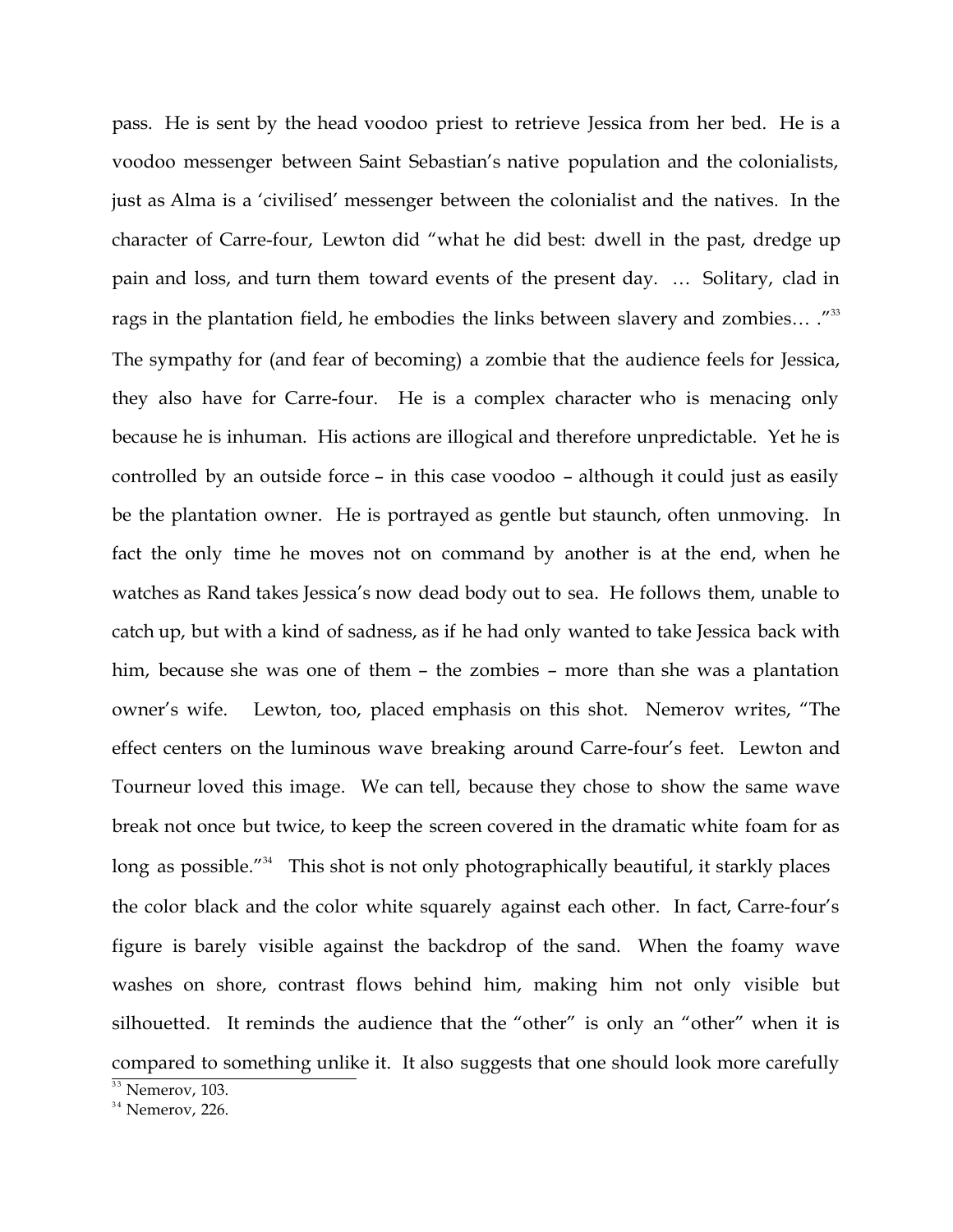about their surroundings if they are to perceive all that is there – and it may take a changed point of view to do so.

Lewton's efforts to present a film with sensitivities to native cultures, while maintaining his dictum to create a frightening "other world" for the studio are prevalent in *I Walked With a Zombie*. Although there are some characters who display colonialist views, they are also the least-liked characters. It is especially impressive to have done so at a time when the US had only just given up Haiti as a colony (but retained control of its finances until 1947). But World War II was a wake-up call to many, that subordination of another race or religion was dangerous territory and had no place in the modern world. As such, a post-colonial reading of *I Walked With A Zombie* is particularly relevant.

This film managed to reside between the sensibilities of the classical Hollywood style and the concerns of the time. It presented the survivors and victims of a decaying society in its use of the Gothic genre. A middleworld in the deconstructed reality had its victims and survivors. So, too, did colonialist ideals, and the collapse of such an outmoded construct. Lewton and Tourneur transplanted the fears of the unknown future, the changing face of African-American characterisations, and the growing acceptance of female capability and equality into their film *I Walked With A Zombie.*